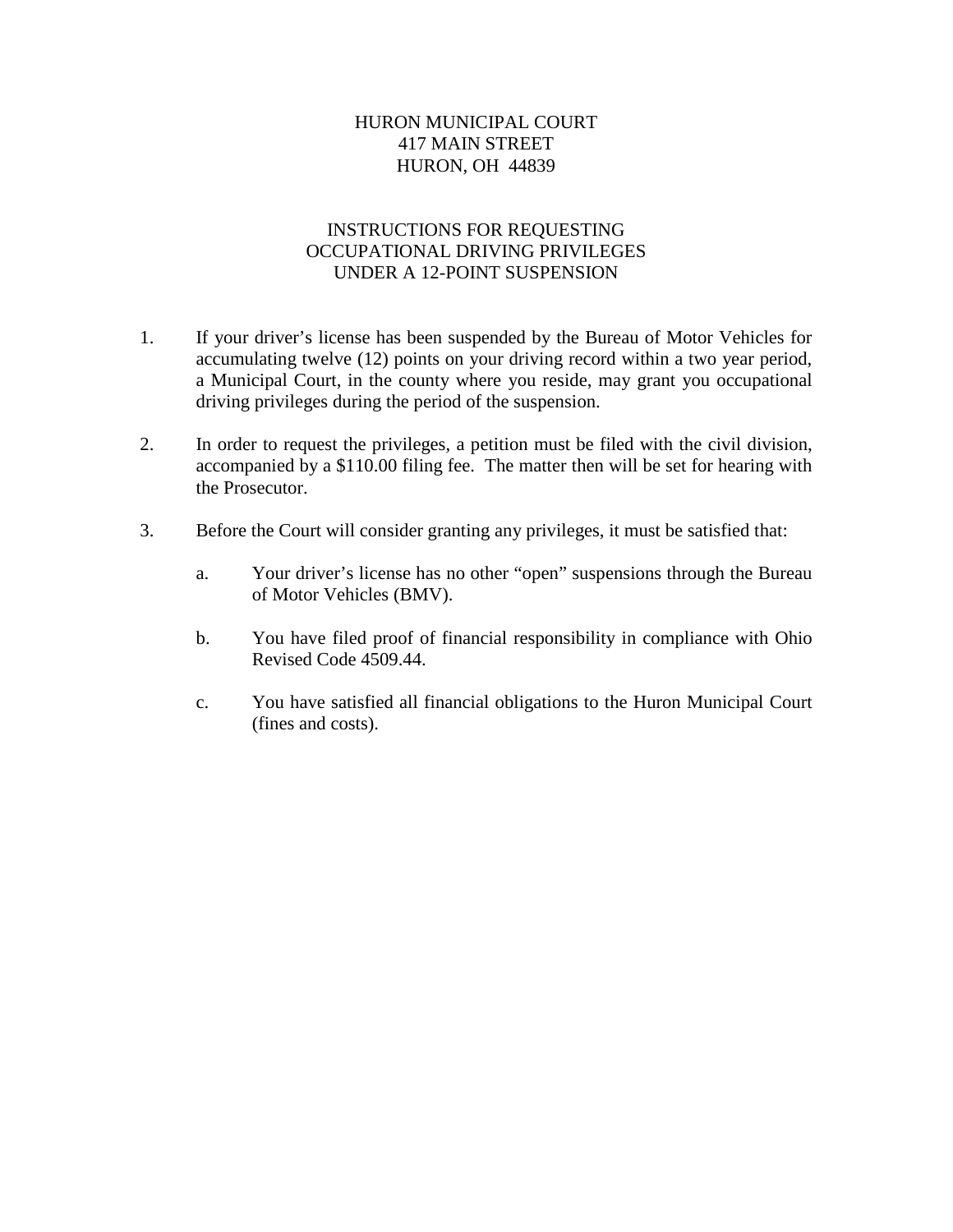## HURON MUNICIPAL COURT 417 MAIN STREET HURON, OH 44839

STATE OF OHIO, Erie County SS:

\* Case No. \_\_\_\_\_-CVH-\_\_\_\_\_\_ Name \_\_\_\_\_\_\_\_\_\_\_\_\_\_\_\_\_\_\_\_\_\_\_\_\_\_ \* PETITION RE: 12-POINT Street Address SUSPENSION OF \_\_\_\_\_\_\_\_\_\_\_\_\_\_\_\_\_\_\_\_\_\_\_\_\_\_ \* DRIVER'S LICENSE City State Zip Code Petitioner \* BMV File No. -vs- \* Bureau of Motor Vehicles Attn: MVODIP  $*$ P.O. Box 16520 Columbus, OH 43266-0020 \* Defendant \* \* \* \* \* \* \* \* \* \* \* \* \* \* \* \* \* \* \* \* \* \* \* \* \*

- 1. Petitioner says he/she is a resident of Huron, Ohio, and lives within the jurisdiction of the above named court.
- 2. Petitioner further says that he/she has received a notice of suspension from the Respondent under their case no. \_\_\_\_\_\_\_\_\_\_\_\_\_\_\_\_\_\_\_\_\_\_, suspending his/her Ohio Operator's License no. \_\_\_\_\_\_\_\_\_\_\_\_\_\_\_\_\_\_\_ effective \_\_\_\_\_\_\_\_\_\_\_\_\_\_\_\_\_\_\_\_\_\_ for the alleged reason that he/she has had twelve (12) points or more charged against him/her in a period of two (2) years for traffic violations.
- 3. Petitioner can show cause why his/her driving privileges should not be suspended, and he/she agrees to pay the costs of this proceeding and, therefore, he/she asks for a hearing on this petition.
- WHEREFORE, Petitioner prays that his/her operating privileges not be suspended, and that he/she be permitted to have a hearing in this matter.

Date: \_\_\_\_\_\_\_\_\_\_\_\_\_\_\_\_\_\_\_\_ \_\_\_\_\_\_\_\_\_\_\_\_\_\_\_\_\_\_\_\_\_\_\_\_\_\_\_

Petitioner